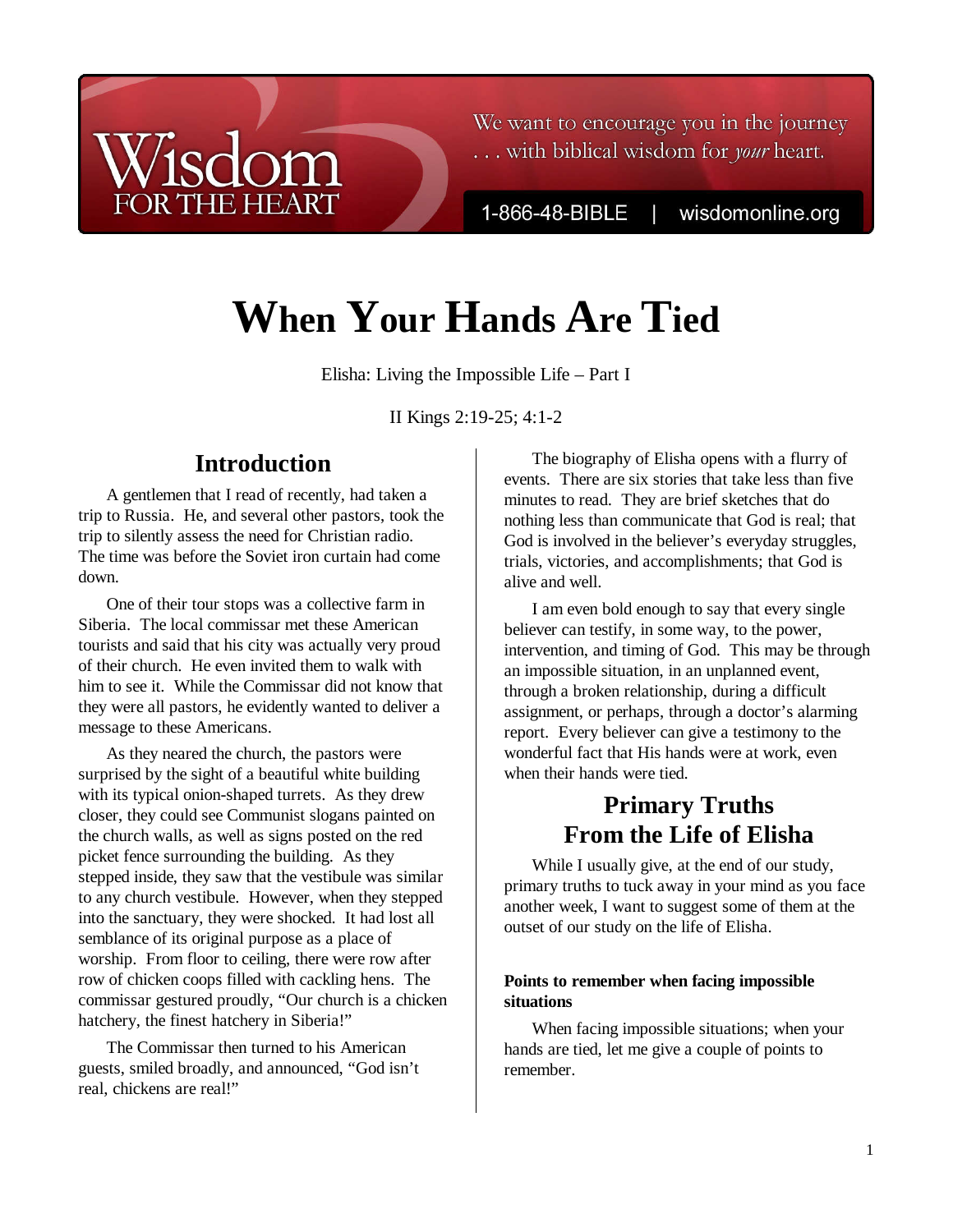#### **When God is in charge, plans should not degenerate into panic**

1. First, when God is in charge, plans should not degenerate into panic.

You may have heard the old adage, "Don't just stand there, do something!" Sometimes the memo from heaven is, "Don't do anything, just stand there . . . just wait!"

In other words, depending on the Lord means trusting in His timing.

#### **When God is in control, trust should not dissolve into blame**

2. Secondly, when God is in control, trust should not dissolve into blame.

The apostle Paul wrote to Timothy, and to us, that the story of the Old Testament, and, in particular, the history of the Israelite nation, was written for our instruction, so that we not repeat their sin of unbelief.

#### **Common responses when facing impossible situations – an example from Exodus**

If the truth were known, when faced with a situation that seems impossible; where our hands are tied; perhaps a difficulty or a tragedy, our most common responses mirror exactly, the nation Israel.

Let me give an example. Turn to the book of Exodus, chapter 14. Would you believe that a chapter in the book of Exodus would be written for your benefit and instruction? God said it was.

#### **Response #1 - Panic**

In chapter 14, the Israelites have left Egypt. The Pharaoh then has a change of heart and sends his army to wipe the Israelites out, or, if they are willing, to return them to slavery. So, the Israelites are standing at the bank of the deep Red Sea and Pharaoh's army is on its way.

Look at verse 10.

*As Pharaoh drew near, the sons of Israel looked, and behold, the Egyptians were marching after them, and they became very frightened . . .* 

1. The first response is panic!

Now, if we are honest with each other, had we been in that company of people who had nowhere to run, with the mountains beside them, the sea in front of them, and one of the mightiest armies coming to get them, we would be saying, as my sons would say, "We're toast! We're history!"

This is the time to be afraid; to panic.

#### **Response #2 - Blame**

2. The second response, which builds on the first, is blame.

Look at verse 11.

*Then they said to Moses, "Is it because there were no graves in Egypt that you have taken us away to die in the wilderness? Why have you dealt with us in this way, bringing us out of Egypt?"*

#### **Response #3 - Despair**

3. The third response then, is the verdict; the committee decision is despair!

Look at verse 12b.

*. . . Leave us alone that we may serve the Egyptians. For it would have been better for us to serve the Egyptians than to die in the wilderness.*

This is classic! The fact finding committee on human affairs put all the data into the program and it spit out two options: to live in Egypt as slaves or to die. So, they say, "Moses, our analysis is that we have only two options: slavery or death!"

It never crossed their minds that God might have a third option. How about the waters parting and you walk across on dry land and then the Egyptian army drowns behind you? Does anyone like the sound of that option?

Are your hands tied, my friend? Are you alternating between fear and blame and despair? Have you given God one or two optional ways around or out? Now, granted, the Lord might want you to swim across your Red Sea; to learn the backstroke or build a raft, but He has guaranteed that, when you arrive home, He will not have to apologize for something that caught Him by surprise.

Our trouble is that when our hands are tied, we say, "Lord, I've figured this thing out and this is the only way You could ever fix my situation."

While this is much easier to say than to do, there is something in our lives, as believers, that displaces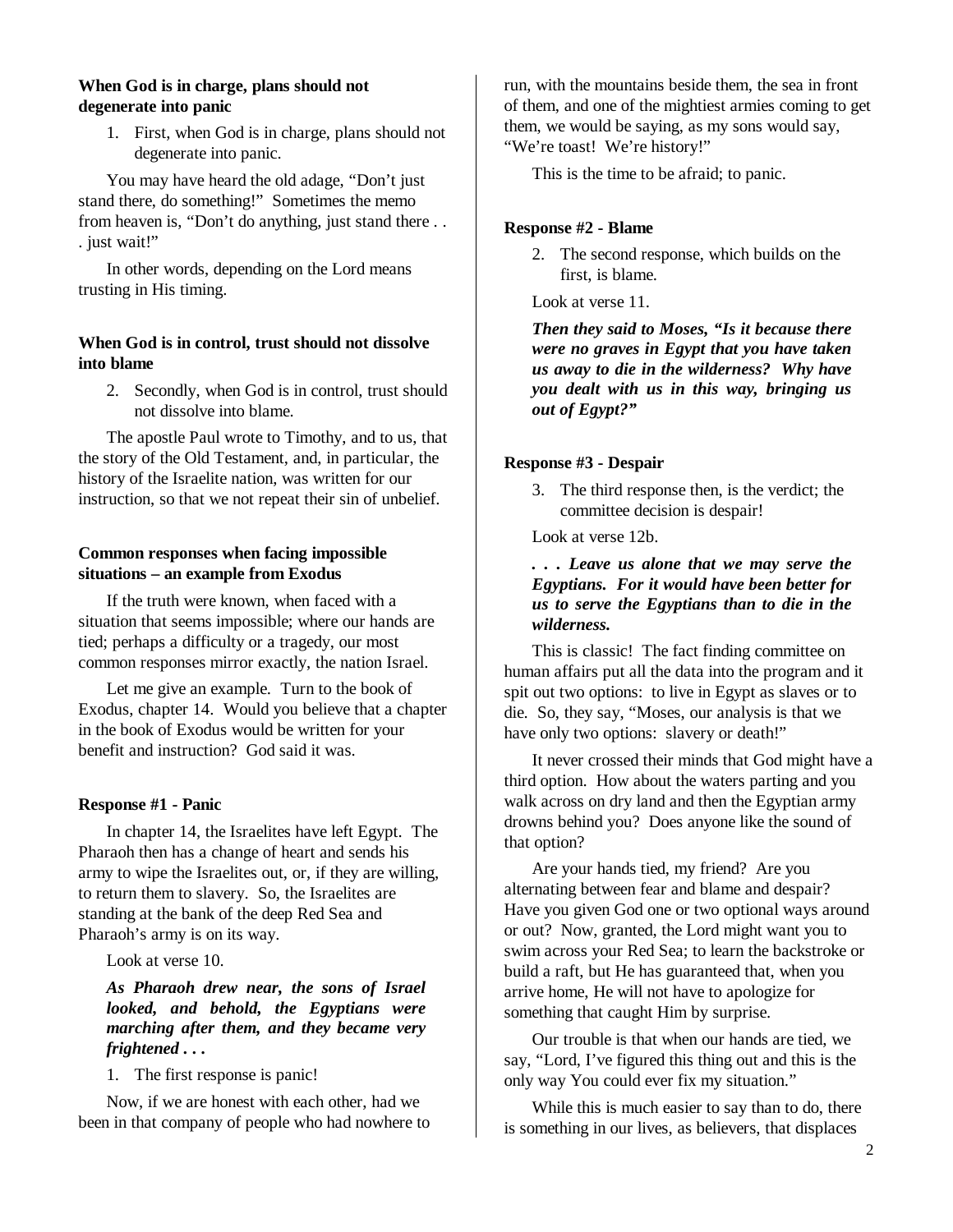fear with confidence; that dissolves blame and, as we grow older in our relationship with Jesus Christ, that keeps us from growing bitter against God and others, and that is, in coming to know and love and rest in our sovereign, gracious, wise God. He said, in Psalm, chapter 46, verse 10, in the King James Version,

#### *Be still, and know that I am God . . .*

As far as God is concerned, there is something stilling about knowing Him. Studying and worshipping God turns panic into quiet trust. So, rather than think of five ways in which He is disappointing you, think of five ways to get to know your powerful God better.

### **Impossible Situations In the Ministry of Elisha**

Now, let us return to the story of Elisha in II Kings. We will begin in chapter 2. This is where Elisha has just picked up the mantle of Elijah, after Elijah is swept to heaven in a chariot of fire.

Elisha has just slipped into the role of God's chief spokesman and is immediately, confronted with an impossible situation. From a human perspective, his hands were tied. Let us see how God moves on his behalf.

#### **Impossibility #1 – Reveals the need for cleansing in the nation Israel through divine intervention**

1. The first impossible situation that Elisha faced reveals the need for cleansing in the nation Israel through divine intervention.

Look at verses 19 through 22 of II Kings, chapter

2.

*Then the men of the city said to Elisha, "Behold now, the situation of this city [Jericho] is pleasant, as my lord sees; but the water is bad and the land is unfruitful." He said, "Bring me a new jar, and put salt in it." So they brought it to him. He went out to the spring of water and threw salt in it and said, "Thus says the Lord, 'I have purified these waters; there shall not be from there death or unfruitfulness any longer.'" So the waters have been purified to this day, according to the word of Elisha which he spoke.*

Most biblical writers point to the only spring near ancient Jericho as the site of this miracle. It begins

near the foot of the mound of the old city and, to this day, spreads its waters out over the plain of Jericho.

Now, the miracle was not in the salt; it was not as a result of a chemical reaction. The salt was merely a symbol of preservation in the midst of corruption and decay.

Elisha is preaching a sermon in this miracle, of the need of divine cleansing. The people of Jericho, and of the nation, needed cleansing; needed God. It would only be through divine intervention that they would be preserved.

It is interesting that in II Chronicles, chapter 13, we are informed that the throne of David was established forever by a covenant of salt. Salt therefore, could have been used symbolically in this miracle as a reminder that the nation not only needed cleansing from God, but that it was still under the covenant responsibilities of God who was in control of the divided kingdom.

By the way, the only spring in Jericho still flows to this day. Its waters, I have read, are described as pleasant tasting and fresh. The spring has been aptly named, "The Spring of Elisha".

#### **Impossibility #2 – Emphasizes the rebellion of the nation Israel in spite of the word of God**

2. The second impossible situation that Elisha faced emphasizes the rebellion of the nation Israel in spite of the word of God.

Look at verses 23 and 24 of II Kings, chapter 2.

*Then he went up from there to Bethel; and as he was going up by the way, young lads came out from the city and mocked him and said to him, "Go up, you baldhead; go up, you baldhead!" When he looked behind him and saw them, he cursed them in the name of the Lord. Then two female bears came out of the woods and tore up forty-two lads of their number.*

I cannot quite put my finger on it, but there is something about this passage that I really like! It just warms my heart! It is really obvious to me that this passage is teaching that, if you make fun of baldheaded prophets, then you need to watch out for bears.

I cannot remember who it was, but a man was in the office kidding me about this passage. He said, "Stephen, you ought to preach your whole sermon on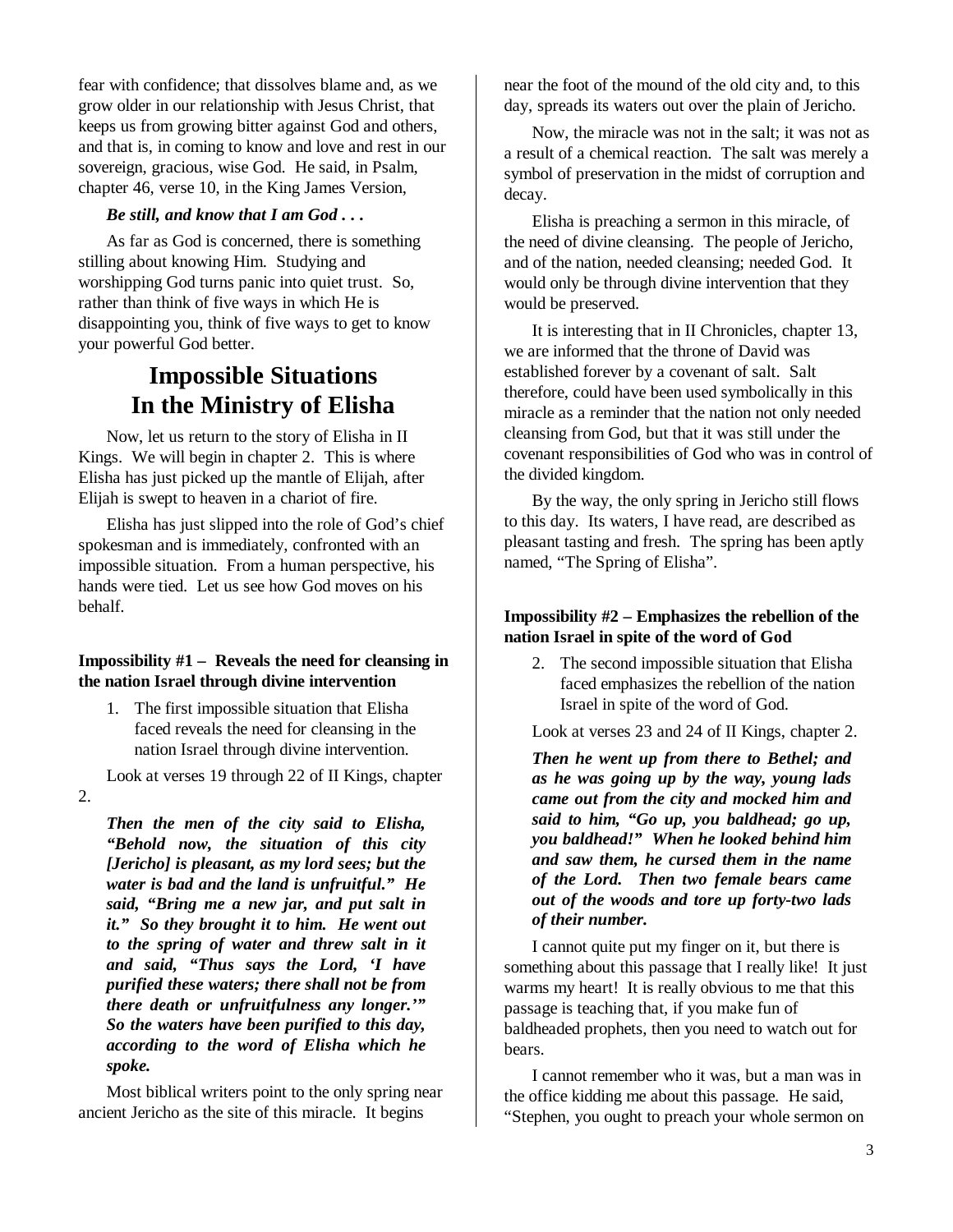this passage. You could entitle your sermon, 'The Bear Truth'!"

I told him to get lost!

Well, obviously, this passage is more serious than I am making it to be. Let me point out some clues that help explain just how serious it was.

First, it is important to recognize that this event occurred outside the city of Bethel. During Elijah's and Elisha's ministry, Bethel was the chief center of Baal worship.

Secondly, these "lads" were actually young men. The Hebrew word for lads, or "naar," is used in the Old Testament for married young men. These young men were old enough to be responsible for their actions before God.

The reference of these young men to Elisha was, in their vernacular, nothing less than an insult. It was not referring particularly to the way in which he might have looked, but rather to his office. Look again at the first part of their insult, in verse 23, where they used the words, "Go up  $\ldots$  go up  $\ldots$ ".

Most commentators that I have researched, believe that this was a reference to the going up of Elijah, as Elijah had supposedly, gone up. The Baalites certainly thought that was good riddance. Now, they are telling Elisha to go up; to leave; to get out.

I believe the insults of these young men were more serious than idle jeers. Notice, in verse 24, that the two bears "tore up forty-two of their number." In other words, there were many more than forty-two. There may have been as many as one hundred young men who came out, en masse, to insult the prophet of God. They are following him and are perhaps moving closer and screaming louder. This was a mob whose intended end action may very well have been to harm the prophet.

In one book that I read, the author suggested that it would take the bears to rescue Elisha from a lynching. The Bible tells us that two female bears came and, literally, "mauled" forty-two of them. It does not say that any of them were actually killed, but there were probably forty-two conversions to Judaism that afternoon.

While the salt in the water solidified Elisha's leadership over the faithful, it would be the bears that would announce to the unbelieving idolaters that Elisha was God's prophet for that hour.

#### **Impossibility #3 – Tells of a prophet's widow in dire need of help**

3. Chapter 4 opens with yet another impossible situation that Elisha faced. A prophet's widow tells him of her dire need of help.

Begin at verse 1.

*Now a certain woman of the wives of the sons of the prophets cried out to Elisha, "Your servant my husband is dead, and you know that your servant feared the Lord; and the creditor has come to take my two children to be his slaves."* 

Stop here for a moment. Imagine being Elisha. You do not have any money either. The way the system operated in Israel was that children and wives of indebted estates became indentured servants for as many as seven years to the one they owed money to.

By the way, the prophets usually lived together, or near one another, and helped each other with farming, clothing, etc. They were all dirt poor, especially living during a time when the prophets of God were an ignored minority. Even the other prophets could not help this woman.

Also, according to the *Targum*, which were Aramaic scrolls dated before the time of Christ, this woman was the wife of the prophet Obadiah. This is the same Obadiah who was the author of the book of Obadiah.

Josephus, the first century Jewish historian, records that she was the wife of Obadiah and that Obadiah had, before he died, borrowed money in order to feed the prophets he had hidden from Jezebel. We studied that event in a previous study of I Kings.

So, this is a godly wife of a godly prophet who has unexpectedly died. It had happened so suddenly that their financial affairs were not put in order. There was no mortgage insurance then, so her sons were in danger of being taken into slavery until the debt was paid.

The widow gushes out her story to Elisha. I would have expected Elisha to say, "I'm sorry, ma'am, there's no way out; this is an impossibility."

#### **Two thoughts concerning impossible situations**